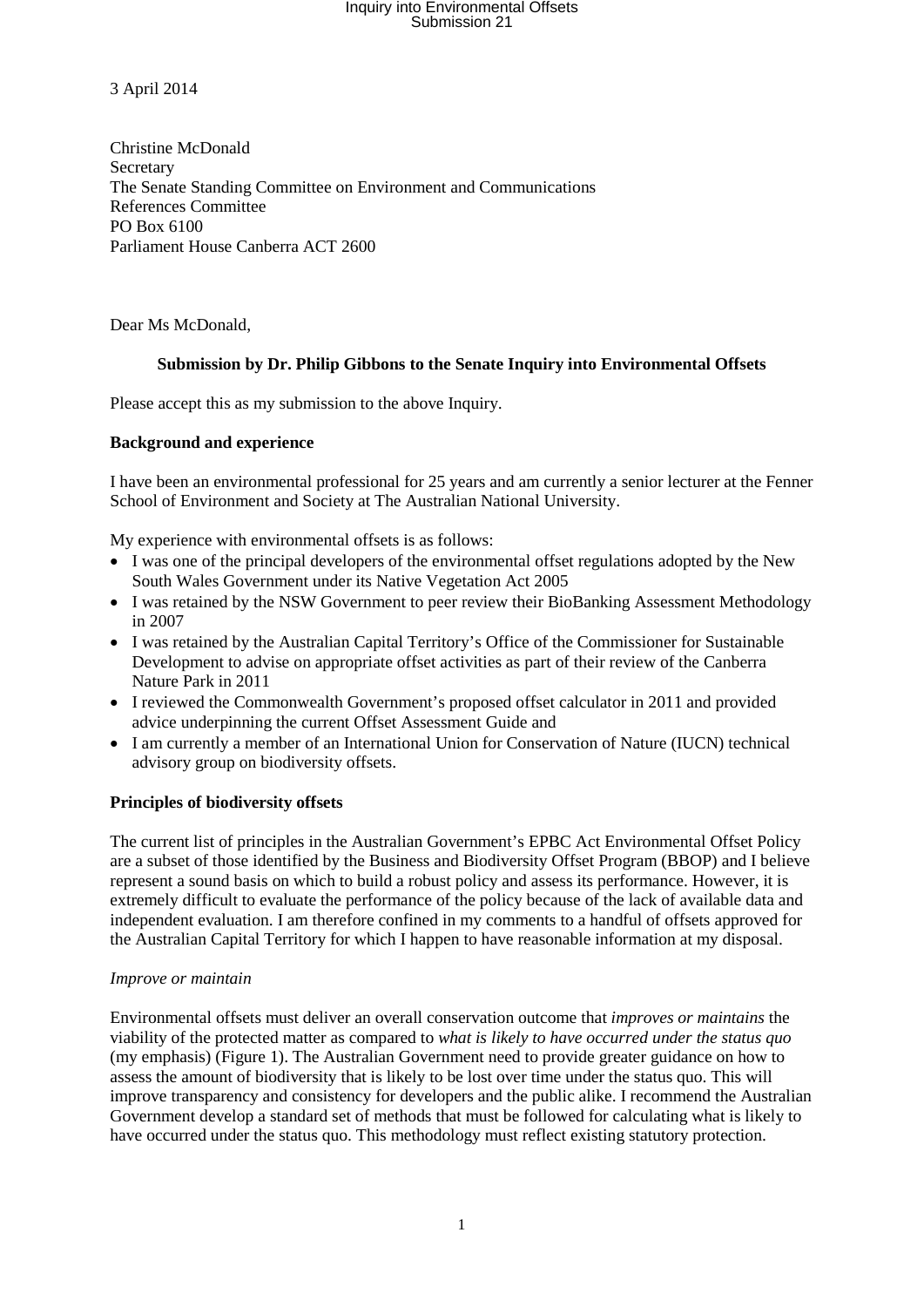

Figure 1. The Commonwealth policy states that biodiversity offsets must develop a gain that improves or maintains the viability of the protected matter as compared to *what is likely to have occurred under the status quo*, which is illustrated by (b) in this figure. Further guidance is needed in the current policy for calculating this.

#### *The principle of additionality*

Put simply, this principle states that offsets should produce a gain in biodiversity that would not otherwise have occurred, or is above the existing duty of care by a manager of a site (Figure 2). Anecdotally I believe that many offsets established to date under Commonwealth (and State) policy are not additional.



Figure 2. Additionality is actions above the existing duty of care by a manager to a site.

Many offsets appear to be established in existing native vegetation that is unlikely to have been cleared under existing Commonwealth or State regulations and is not suitable for alternative land uses such as agriculture (which is why many of these areas remain in the landscape). In these situations there is a net loss of biodiversity equivalent with the area (or amount) of biodiversity that is impacted. Further, this approach undermines the existing duty of care to the environment (statutory and nonstatutory) that has evolved in Australia over many decades.

Some offsets I have seen are not additional because they include actions that should be undertaken as part of the existing duty of care by a land manager (Figure 2). For example, the Strategic Assessment of Urban Development at Gungahlin ACT (2012) included offsets within the Canberra Nature Park. The Australian Government's Environmental Offsets policy states that offsets in the existing conservation estate are not generally additional (p. 24) and in this example the offset actions represent existing commitments by the ACT Government in Action Statements prepared under its *Nature Conservation Act* 1980. This type of activity is, in effect, cost-shifting, or the replacement of existing funding for environmental protection with funding from development and thereby create a dependency between conservation and development.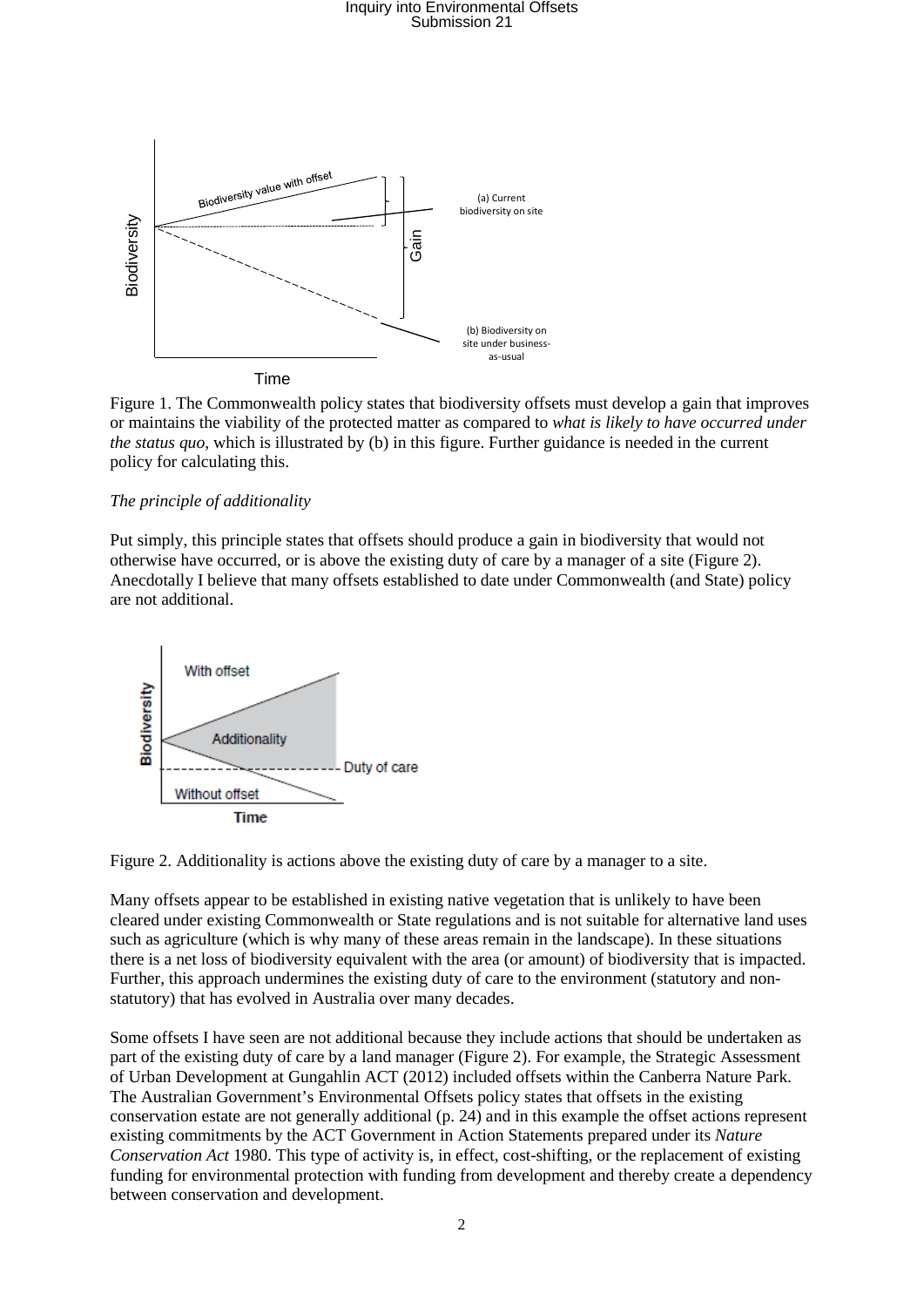Offsets are a market-like mechanism in the sense that they place a value on biodiversity equivalent with the cost of offsetting the impacts of a development. Implemented properly this will, in turn, generate a disincentive for developers to negatively impact on biodiversity. However, this aspect of offsets is subverted when additionality is gamed and thus one of the theoretical strengths of the policy is lost.

The Commonwealth Government needs to develop a methodology that ensures the principles of additionality are observed and applied consistently. This should include a "legal and regulatory additional test" and/or demand that offsets exceed a pre-determined baseline to ensure that offsets are demonstrably additional—as is used in carbon offset schemes.

### *Averted loss offsets*

Offsets can be actions that avert the loss of biodiversity that would have occurred under the status quo. The Offset Assessment Guide includes a section in which the risk of loss of the site must be estimated—the higher this risk, the greater the gain from averted loss. For the offset established for residential development of Block 9 Section 64 in North Watson, a figure of 70% risk of loss was used for the offset site (Justice Robert Hope Park) based on the predicted likelihood that urban open space can be used or rezoned for development. I looked back over 14 years of re-zoning decisions in the ACT and calculated that the risk of rezoning urban open space for the development was less than 1% and also found a commitment dating back to 2007 (Watson Neighbourhood Plan 2007 – that was written well before the offset was proposed in 2013) that explicitly states that Justice Robert Hope Park would remain a park. Thus, this development was approved based on a flawed assessment. In fact, the Statement of Reasons document provided by the Department of the Environment for this development was inconsistent in many respects.

The Commonwealth Government must provide greater instruction and oversight on the figures that are used in the Offset Assessment Guide. Assessments under this Guide should be made available to the public for all decisions to improve transparency and ultimately ensure that a greater level of rigour is applied to assessments.

### **Advanced offsets**

I support the establishment of advanced offsets as permitted under the current policy, provided these are not established retrospectively (as was the case in the offset for Block 9 Section 64 in North Watson, ACT in which the advanced offset was retrospectively established when in fact the site was clearly reserved and managed for another purpose). Advanced offsets provide known gains in biodiversity prior to development. Conversely, the system as it operates now provides uncertain future gains well after development. No net loss is much more likely in the former scenario and thus a program or market that encourages the rapid expansion of advanced offsets should be developed.

### **Offsets implemented within an improve or maintain standard will restrict development opportunities**

There are now considerable studies to demonstrate that there are only a limited range of impacts on biodiversity that can be offset with a high likelihood of success. For example, in a pilot study of 100 development applications in NSW, we found that only 30% could feasibly be offset with an *improve or maintain* outcome. Unless there is a more holistic strategy across government to decouple development and biodiversity loss then the demand for biodiversity loss will still exist and any form of regulation—offsets or otherwise—will only ever have limited success.